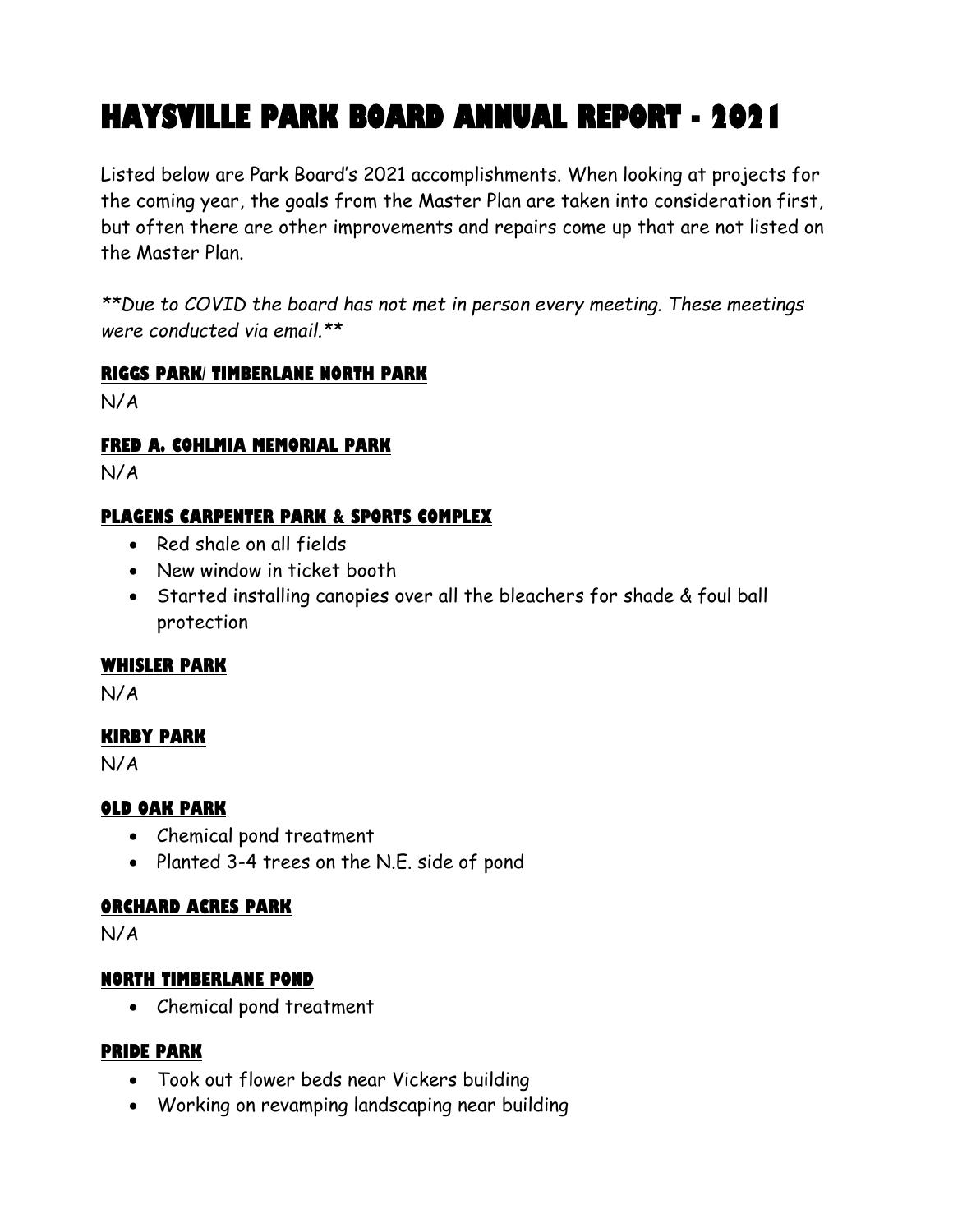• Circle flower beds were stripped and mulched

#### **CHRIS ELSEN MEMORIAL SKATE PARK**

N/A

## **L. W. ROBERTS PARK**

N/A

## **PEAR TREE PARK**

• Repaired & replaced the backflow on sprinkler system

## **W. W. HAYS VILLAGE HISTORIC PARK**

- 1 Memorial tree planted near wire house
- All trees were mulched and sprayed

# **RESERVES A & B**

N/A

## **COUNTRY LAKES - RESERVE I**

N/A

#### **RANDAL L. DORNER PARK**

- Chemical pond treatment
- Approximately 52 trees planted from the Haysville tree farm
- 3 Magnolia & 6 smoke trees planted near the Angel of Hope
- 5 Carnardi juniper & 3 london plane trees planted by John Trout Shelter
- Stone wrapping on Trout Shelter posts was completed
- Construction on restrooms, sand volleyball & pickleball courts has begun
- Added 3 dog waste stations around the pond on the walking path
- 52 Yards of dead sod were cut out & replaced at the Dorner entrance

# **2022 BOARD PROJECTS**

- Completing restrooms, sand volleyball & pickleball courts at Dorner
- Board will be meeting to discuss future.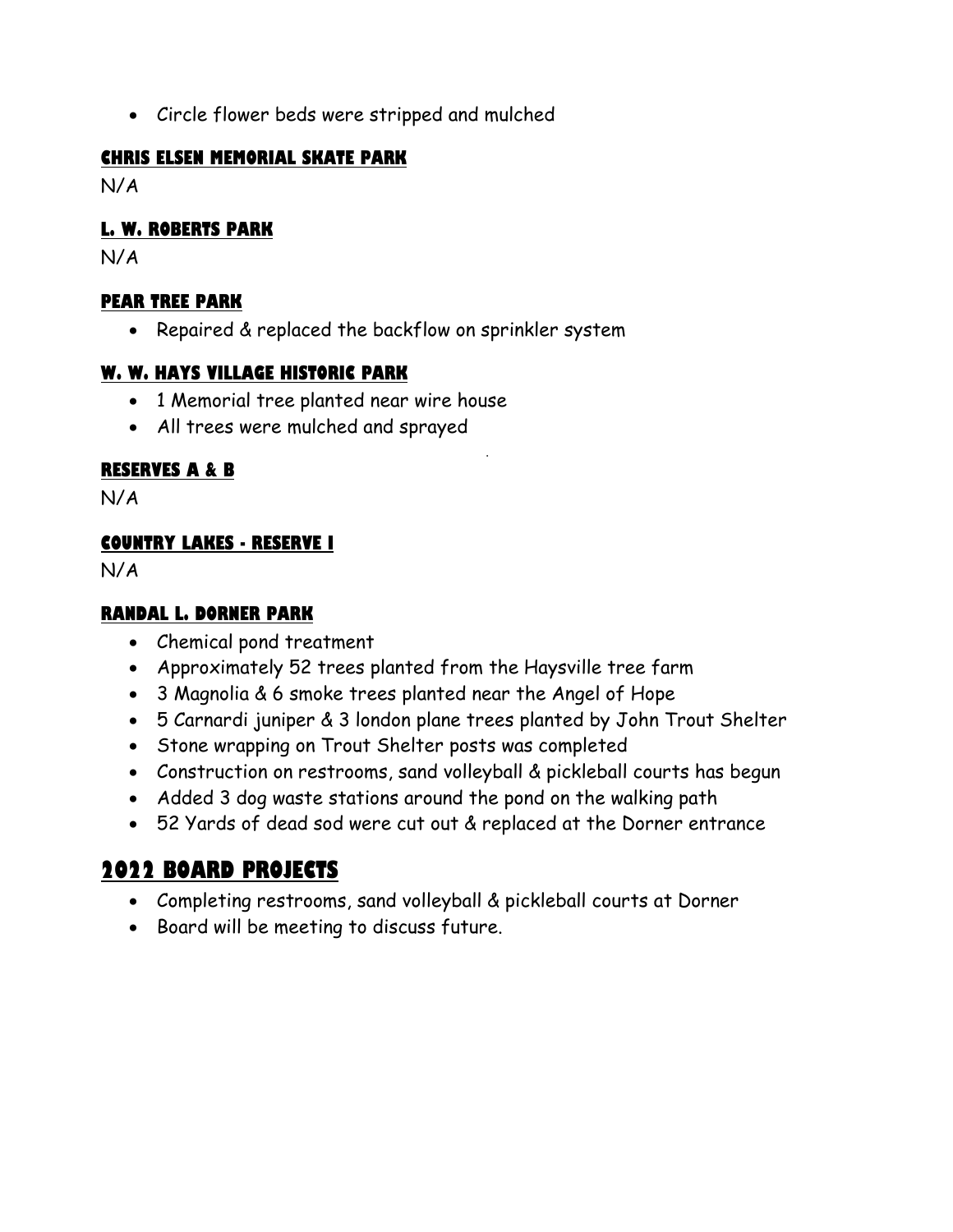# **2021 PROGRAMS IN PARKS**

# **SPRING 2021**

- Easter Egg Hunt Dorner Park
- Spring Soccer Practices Kirby Park/Haysville Middle School/Dorner Park
- Cruising Days W. W. Hays Village Historic Park
- Arbor Day Tree Planting Dorner Park

# **SUMMER 2021**

- July 4th Celebration Riggs Park & Lake/Fred A. Cohlmia Memorial Park/Dewey Gunzelman Memorial Pool
- Summer Elements Dewey Gunzelman Memorial Pool/Fred A. Cohlmia Memorial Park/Riggs Park/Kirby Park/Orchard Acres
- Hometown Market W. W. Hays Village Historic Park
- Ballet in the Park "Cinderella" Riggs Park
- Family Movie Nights Riggs Park/Haysville Activity Center/Dewey Gunzelman Memorial Pool
- Kids to Parks Day Fred A. Cohlmia Park
- National Night Out Dewey Gunzelman Memorial Pool/Fred A. Cohlmia Memorial Park
- Party in the 060 Haysville Activity Center/Fred A. Cohlmia Memorial Park/Hike & Bike Trails
- Spring Youth Soccer Leagues Dorner Park Soccer Fields
- Family Campout Dewey Gunzelman Memorial Pool/Fred A. Cohlmia Memorial Park
- Wichita Children's Theatre Haysville Activity Center

# **FALL 2021**

- Gobble Wobble 5K/8K Public Works/Hike & Bike Trails
- Halloween Spooktacular Dorner Park
- Trick or Treat on Main Street Pride Park
- Youth Baseball/Softball Leagues, Tournaments & Camps Plagens Carpenter Sports Complex
- Youth Soccer Leagues, Tournaments & Camps Dorner Park Soccer Fields
- Spring/Fall Soccer Practices Kirby Park/Haysville Middle School
- Fall Festival Riggs Park
- Gathering at the Gazebo W. W. Hays Village Historic Park (Historic Committee)